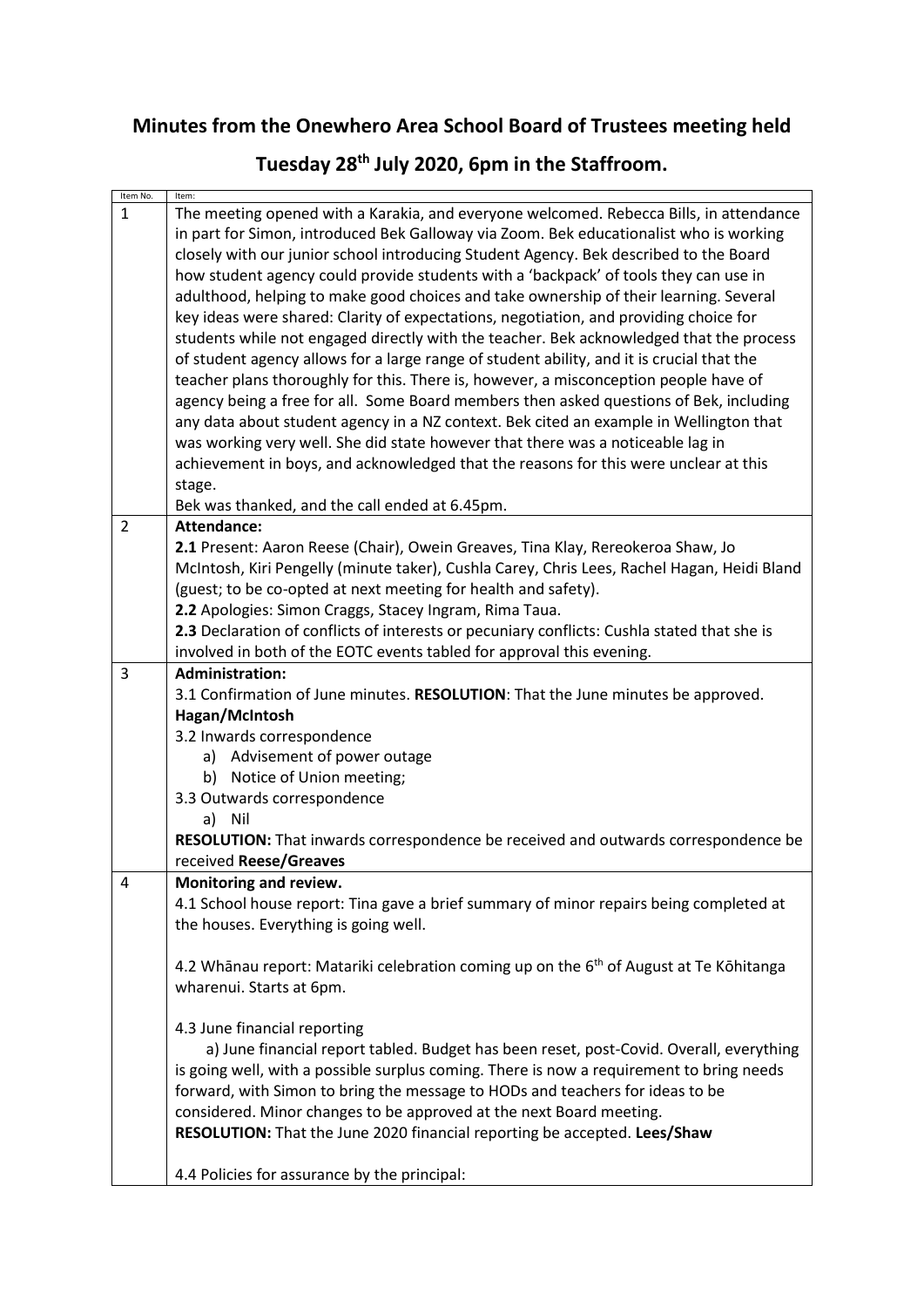a) Appraisal of principal: Assured

b) Physical restraint: Assured by Craggs (in absentia)

 c) Safety management plan; Since an onsite incident last term, it has been recognised that there is an aspect of underperformance and that the frequency of checking measures needs to be in place and on a more regular basis. As there is an ongoing investigation, the policy cannot be fully assured until this investigation is completed.

d) Surrender and retention of property and searches: Assured by Craggs (in absentia)

### 4.5 Health and Safety report

 a) The Safe 365 assessment tabled. Concerns raised that there is still poor uptake of the use of the 365 app for reporting concerns and incidents. Communication needed from Craggs and Health & Safety rep to inform staff and other parties of their obligations and how they can use tools for reporting. Will be discussed when Craggs returns, about the finer points of embedding a positive health and safety culture within the school

 b) Concerns tabled that the number and scope of reported incidents is not what is presented to the Committee. Seven incidents of injury reporting have not been through the committee. The need to link systems is evident, and will be discussed within the Health and safety committee.

c) June sick bay report, see above of further detail.

**RESOLUTION:** That the June health and safety report be accepted **McIntosh/Hagan**

- d) A director expertise template was tabled, all members present to fill out and present their collective health and safety training.
- e) Heidi Bland (in attendance) is to be co-opted onto the Board of Trustees as a Health and Safety specialist, as Jo McIntosh will not be renewing her term for this co-opted role, Jo's term ends 22/08/2020.

4.6 Overnight activities and potentially hazardous activities:

- a) A Level 3 Geography trip to Rotorua  $13/14<sup>th</sup>$  of August, organised by Tessa Ritchie. All paperwork was found to be complete and in good order.
- b) A Level 1-3 Ski trip to Ruapehu Maunga, and skiing at Whakapapa ski field, organised by Jamie L'Huillier. All paperwork in order and the Board was impressed that the systems in place are working well.

**RESOLUTION:** That the Board approves these trips to proceed. **Shaw/Klay**

#### 4.7 Action list from last meeting

- a) Those listed as Simon's actions to be rolled over until the next meeting, due to illness.
- b) Kiri's list is in progress, pending confirmation of changes from SchoolDocs.
- c) All other items on the June action list were carried over.

#### 4.8 General

| a) Student Board Representative Election 2020. These details were tabled for |  |  |  |  |
|------------------------------------------------------------------------------|--|--|--|--|
| discussion:                                                                  |  |  |  |  |

- Election date agreed as  $18<sup>th</sup>$  September 2020 (common election date).
- The appointed Returning Officer for this election is Stellest De Villiers.

| <b>Strategic decisions</b>                                     |
|----------------------------------------------------------------|
| 5.1 Policies for review:                                       |
| Learning Support – no changes were identified for this policy. |